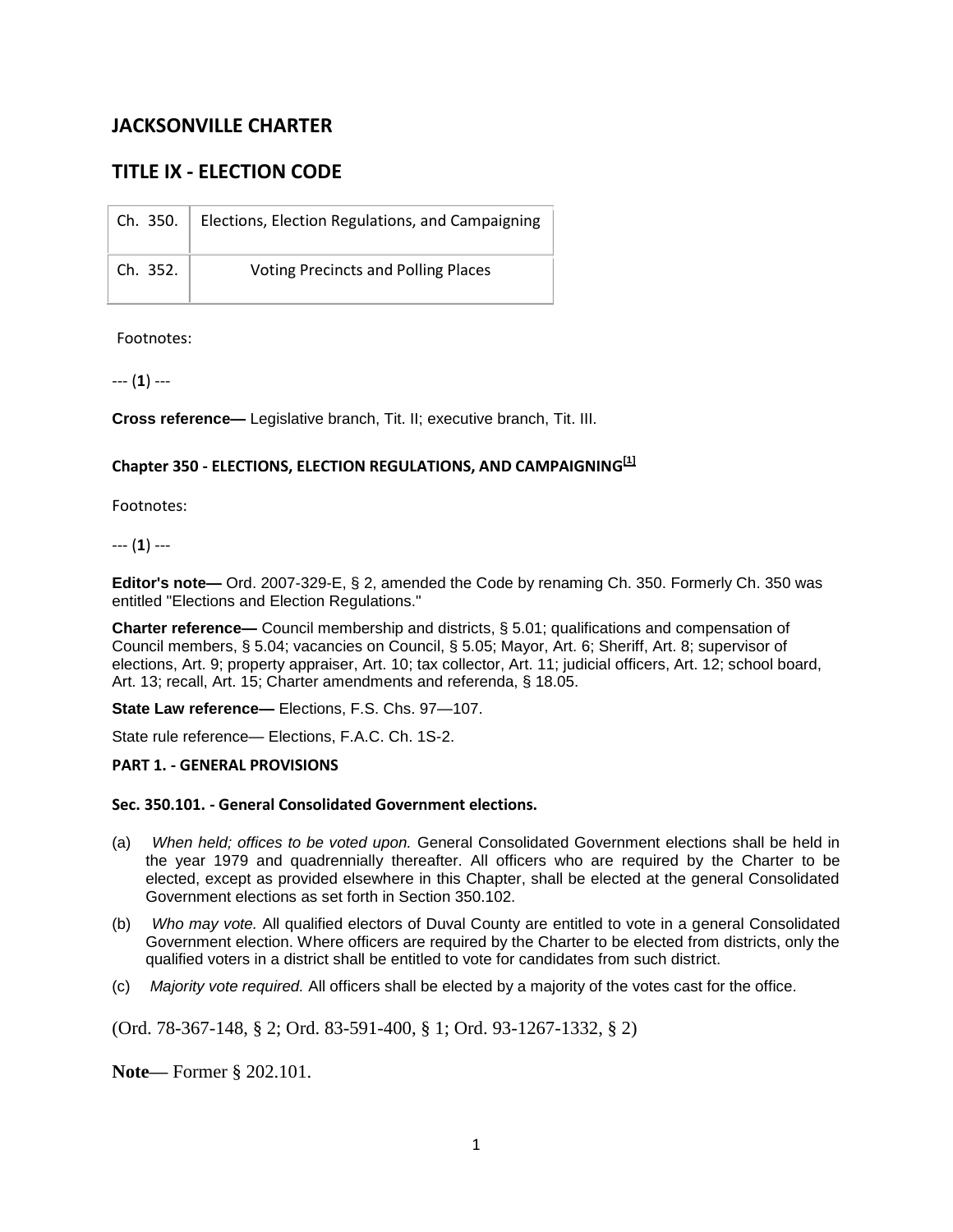#### **Sec. 350.102. - Consolidated Government elections.**

- (a) *First election.* A first Consolidated Government election shall be held on the twelfth Tuesday of the year in which general Consolidated Government elections are to be held. Each candidate receiving a majority of the votes cast in each contest in a first Consolidated Government election shall be declared elected for such office. A general Consolidated Government election shall be held as provided in subsection (b) of this Section in all contests in which a candidate does not receive a majority. The candidates in the general election shall be the two candidates with the highest vote totals in the first election. In the event more than one candidate received the second highest vote total then each such candidates' name, as well as the name of the candidate with the highest vote total, shall be on the ballot.
- (b) *General election.* A general Consolidated Government election shall be held on the eighth Tuesday after the first Consolidated Government election in each year in which general Consolidated Government elections are to be held, where a candidate is not elected in the first Consolidated Government election. The candidate who receives the highest number of votes cast for the office shall be declared nominated. In case two or more persons receive an equal and highest number of votes for the same office, such persons shall draw lots to determine who shall be elected to office.

(Ord. 78-367-148, § 3; Ord. 83-591-400, § 1; Ord. 93-1267-1332, § 3; Ord. 2006-699-E, § 2)

**Note—** Former § 202.102.

# **Sec. 350.103. - Special elections to fill permanent vacancies.**

- (a) *When called; by whom called.* If a permanent vacancy shall occur in the office of a member of the Council more than two years prior to the date of the next general Consolidated Government election, the Council shall declare the vacancy to exist by resolution, and the vacancy shall be filled by a special election called by the Council by resolution pursuant to this Section.
- (b) *When held.*
	- (1) If the vacancy occurs not earlier than the one hundred eightieth day nor later than the fifty-sixth day before the first primary election of a year in which a general statewide election is held, at which latter election all qualified voters of Duval County are entitled to participate, the special election to fill the vacancy shall be held as a part of and at the same time as the first primary election of such general statewide election. In the event no one is elected pursuant to the first election, a general election shall be held as a part of and at the same time as the general statewide election, of which the special election is a part. The time period during which candidates may qualify to run in the special election shall be the same as or the remaining time period during which candidates may qualify to run in the primary election and general statewide election.
	- (2) If the vacancy occurs at any time more than two years prior to the date of the next general Consolidated Government election, other than as set forth in subsection (b)(1) of this Section, the first and second special elections to fill the vacancy shall be held at the time specified by the Council; provided, that at least four weeks shall intervene between the dates set for the first and second special elections. The time period during which candidates may qualify to run in the special elections shall be specified by the Council in the resolution calling the special election; provided, that a period of at least seven calendar days shall be fixed for the qualifying period and that the last date on which candidates may qualify shall occur not less than three weeks before the date of the first special election.
	- (3) In all cases and situations not covered by this Section, and so far as practicable, the general laws of the state applicable to elections of County officials shall apply to the special elections and special primary elections herein provided for.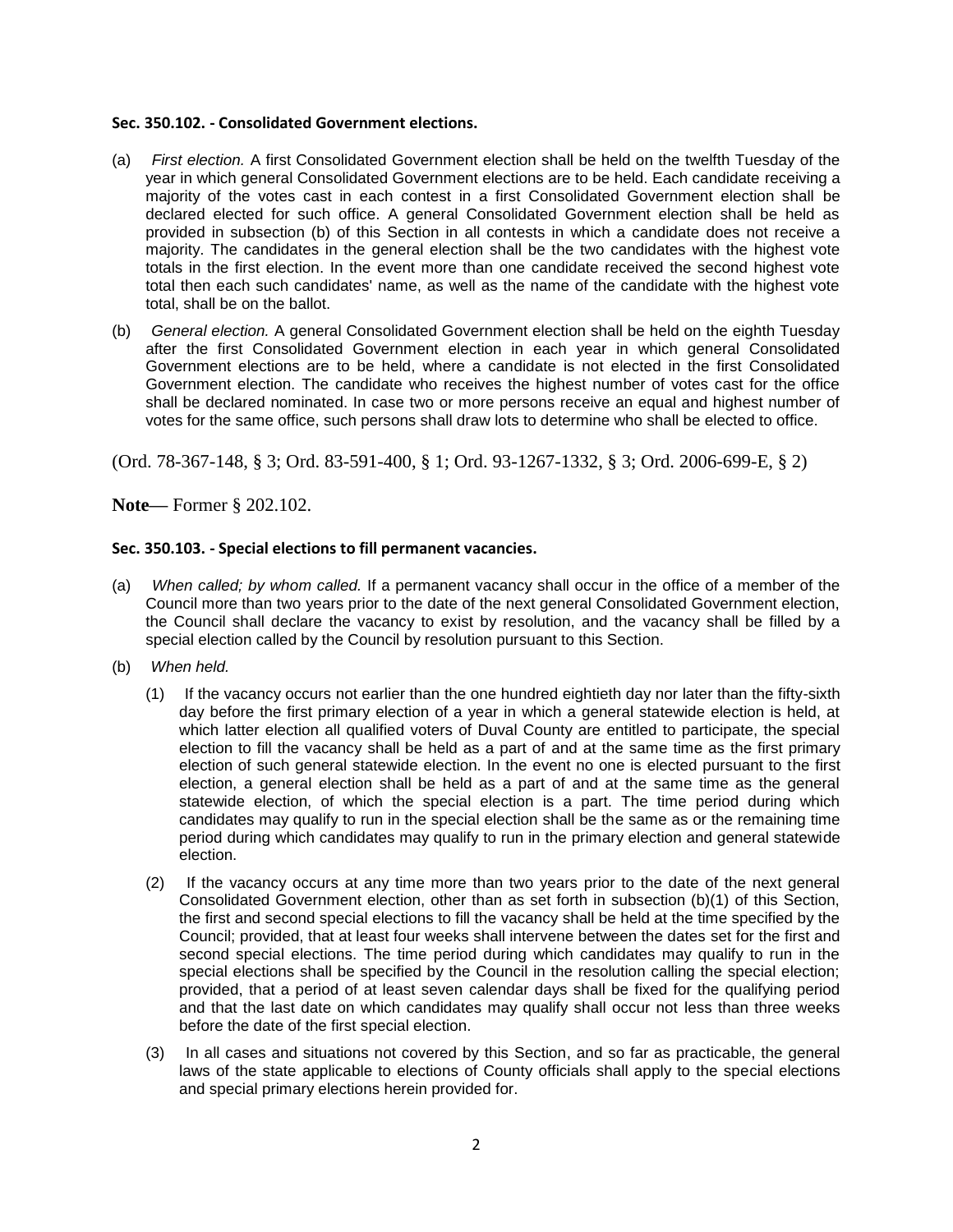(Ord. 76-897-381, § 1; Ord. 83-591-400, § 1; Ord. 93-1267-1332, § 4)

**Note—** Former § 202.103.

**Sec. 350.104. - Reserved.** 

**Editor's note—** The provisions of former § 350.104, relative to qualified voters, were deleted as part of the Super Supplement to the Code. Former § 350.104 derived from Ord. 78-367-148, § 5; Ord. 83-591-400, § 1.

**Note—** Former § 202.104.

#### **Sec. 350.105. - General state laws applicable.**

All general laws of the state applicable to elections of County officials shall apply to Consolidated Government elections except where expressly provided to the contrary in this Chapter.

(Ord. 78-367-148, § 6; Ord. 83-591-400, § 1)

**Note—** Former § 202.105.

#### **Sec. 350.106. - Qualification of Candidates.**

Candidates for offices to be filled by election pursuant to this Chapter shall qualify for such election by following those procedures for candidate qualification specified in Chapter 99, Florida Statutes.

(Ord. 78-367-148, § 7; Ord. 83-591-400, § 1; Ord. 95-278-754, § 1; Ord. 2005-1258-E, § 1; Ord. 2006-699-E, § 3; Ord. 2007-1185-E, § 1)

**Note—** Former § 202.106.

#### **Sec. 350.107. - Consolidated Government a County under F.S. § 111.011.**

The Council hereby elects and determines that the Consolidated Government shall be considered a County for all purposes under F.S. § 111.01 requiring the filing of statements of certain contributions received by elected public officers.

(Ord. 71-204-34, § 1; Ord. 71-397-181; Ord. 78-367-148, § 1; Ord. 83-591-400, § 1)

**Note—** Former § 202.107.

#### **Sec. 350.108. - Delegating certain duties and responsibilities to Supervisor of Elections.**

The Supervisor of Elections is designated as the responsible official to implement the requirements of F.S. § 98.031 and to act as liaison with the Division of Elections of the Department of State in implementing the requirements of F.S. § 98.031 in the fixing of election district boundaries and other matters pertaining thereto; provided, that no change in election districts, polling places or other actions that affect the Charter, ordinances and resolutions of the City regarding elections shall become effective without the prior approval of the Council.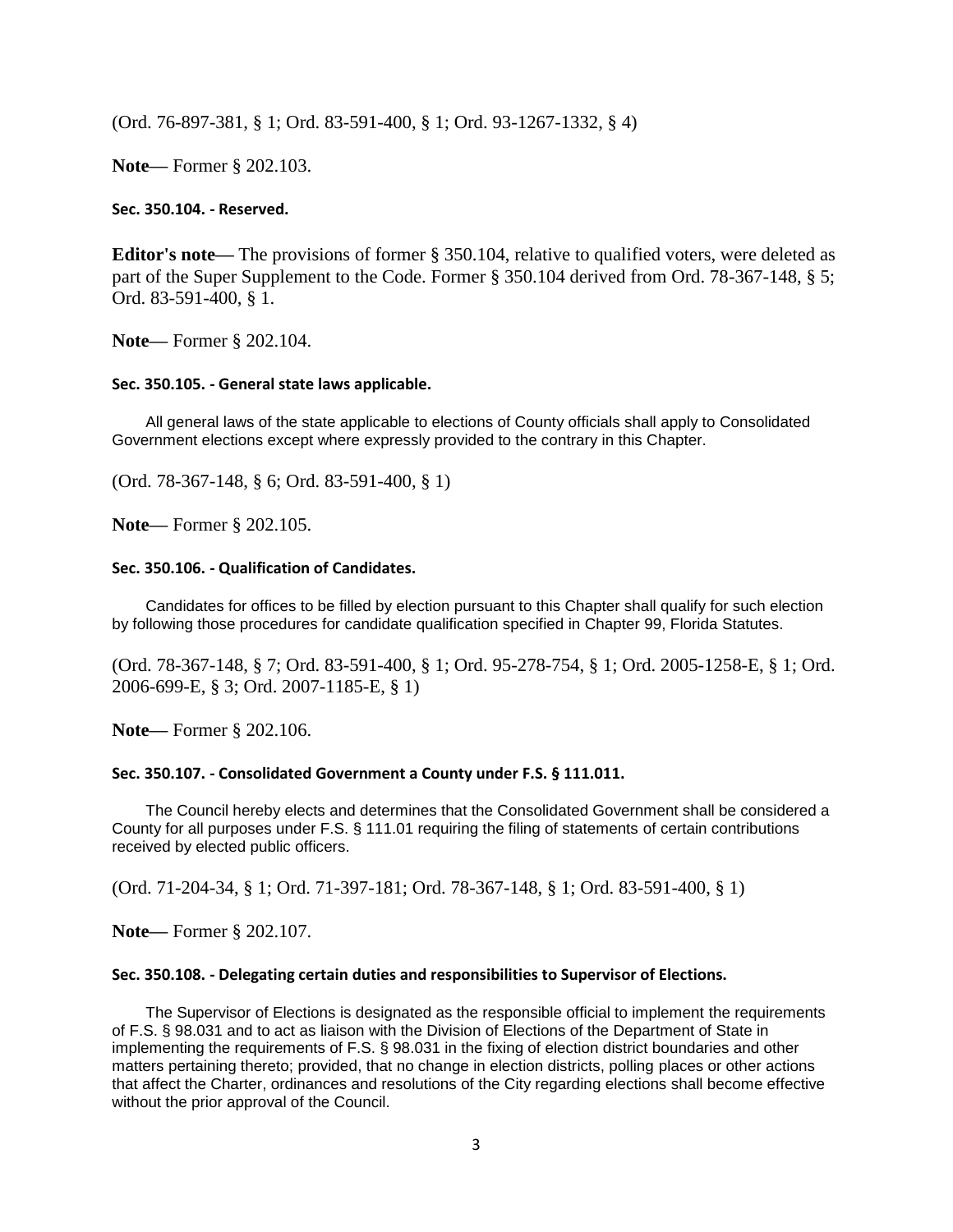(Ord. 76-1241-635, § 1; Ord. 77-200-39, § 2; Ord. 78-367-148, § 4; Ord. 83-591-400, § 1)

**Editor's note—** The statutory references in § 350.108 are no longer accurate. F.S. § 98.031 was transferred and renumbered as F.S. § 101.001.

**Note—** Former § 202.108.

# **Sec. 350.109. - Use of voting machines by public agencies and private organizations.**

Public agencies and private organizations located within the City may use City voting machines to conduct elections, subject to the following conditions:

- (a) The Supervisor of Elections approves the use of the voting machines and the quantity thereof to be used, insuring that the day or days upon which the voting machines are to be used do not conflict with a regularly scheduled election;
- (b) The using agency or organization pays a rental fee of an amount equal to the actual cost to the City to provide such service for each voting machine used, payable in advance of pickup of the voting machines;
- (c) The voting machines are transported at the expense of the using agency or organization by a bonded transfer company with sufficient insurance as determined by the Supervisor of Elections to cover any in-transit damage to the voting machines and with the proper equipment as determined by the Supervisor of Elections to handle the voting machines;
- (d) The using agency or organization assumes full responsibility in writing executed by an individual in such agency or organization who is legally authorized to contractually bind such entity for the safety and good condition of the voting machines while they are in its custody and holds the City harmless for any damage to the voting machines while in transit and in custody; and
- (e) The using agency or organization bears the expense of programming and preparing the voting machines for use by it.

(Ord. 75-1048-534, § 1; Ord. 78-367-148, § 1; Ord. 81-901-427, § 1; Ord. 83-591-400, § 1)

**Note—** Former § 202.109.

#### **Sec. 350.110. - Use of voting machines by Urban Services Districts.**

The Second, Third, Fourth and Fifth Urban Services Districts may use City voting machines without charge in all elections, provided:

- (a) The City incurs no expense; and
- (b) Each Urban Services District using voting machines holds the City harmless from all damages to the machines while in transit and while in the District's custody.

(BCC Min. 18, Oct. 29, 1937; Ord. 70-650-526; Ord. 71-397-181; Ord. 75-1048-534, § 2; Ord. 78-367-148, § 1; Ord. 83-591-400, § 1)

**Note—** Former § 202.110.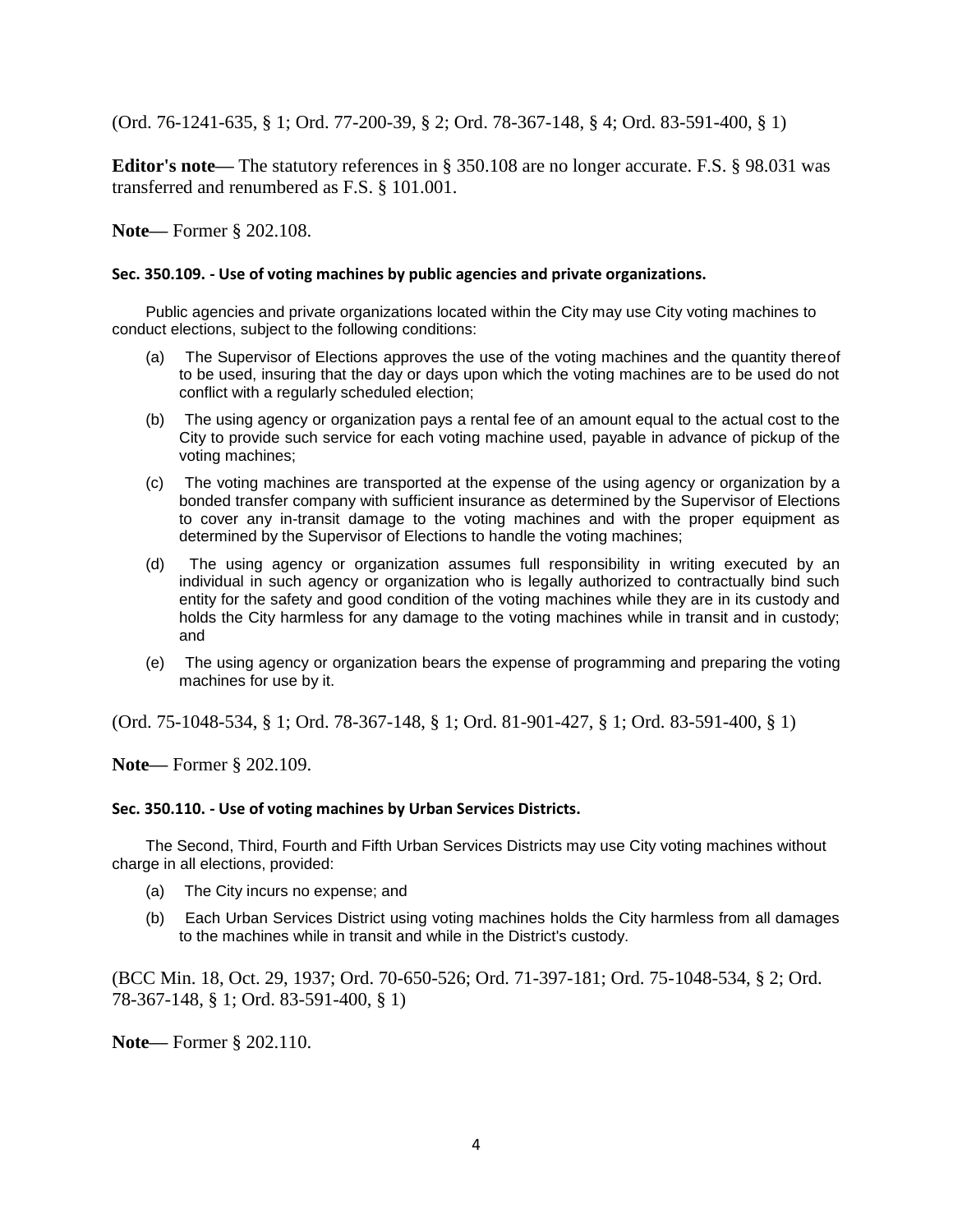**Sec. 350.111. - Reserved.** 

**Editor's note—** The provisions of former § 350.111, relative to the election of School Board members, were deleted as part of the Super Supplement to the Code. Former § 350.111 derived from Ord. 78-367-148, § 8; Ord. 80-155-6, § 1; Ord. 83-591-400, § 1; Ord. 86-1135-636, § 1; Ord. 93-1268-748, § 1.

**Note—** Former § 202.111.

# **Sec. 350.112. - Election Canvassing Board.**

For all elections held in Duval County, including those held to elect officers of the Second, Third, Fourth and Fifth Urban Services Districts so long as such elections coincide with a county-wide election, pursuant to F.S. § 102.141(1), there shall be an Election Canvassing Board composed of the Supervisor of Elections, a County Court Judge, who shall be the chairman of the Board, and the Council President. The General Counsel shall serve as legal counsel to the Board. In the event that a member of the Election Canvassing Board is unable to serve, such member shall be replaced in accordance with the procedures established in F.S. § 102.141(1). The Election Canvassing Board shall have the powers and duties conferred and imposed on county canvassing boards in the case of County elections; provided, that in the case of a protest filed by a person under the provision of F.S. § 102.166(1) involving a Council seat, the Election Canvassing Board shall report the protest to the Council, shall not issue a certificate of election for any candidate for that Council seat and shall note the protest, the fact that it was reported to the Council and the non-issuance of the election certificate as required by this section in its records.

(Ord. 78-367-148, § 9; Ord. 83-591-400, § 1; Ord. 2002-155-E, § 1; Ord. [2017-439-E](http://newords.municode.com/readordinance.aspx?ordinanceid=837627&datasource=ordbank) , § 1)

**Note—** Former § 202.112.

#### **Sec. 350.113. - Costs and expenses.**

The costs and expenses of Consolidated Government and School Board elections, and the costs and expenses of all other elections required or authorized by general or special law to be paid by counties or cities or by ordinance to be paid by the City, shall be paid by the City, except that:

- (a) The costs and expenses of elections of officials of the Second, Third, Fourth or Fifth Urban Services Districts shall be borne by the District holding such elections.
- (b) Costs required by law to be borne by other groups, persons or organizations shall be borne by the group, person or organization responsible therefor without reimbursement by or from the City.

(Ord. 78-367-148, § 10; Ord. 83-591-400, § 1)

**Note—** Former § 202.113.

#### **Sec. 350.114. - Provisions not to apply to certain offices.**

The provisions of this Chapter, except Sections 350.112 and 350.113, shall not apply to elections of judicial officers or to the office of Clerk of the Circuit and County Courts. Officers of the Second, Third, Fourth and Fifth Urban Services Districts shall continue to be elected as provided in Article 1 of the Charter.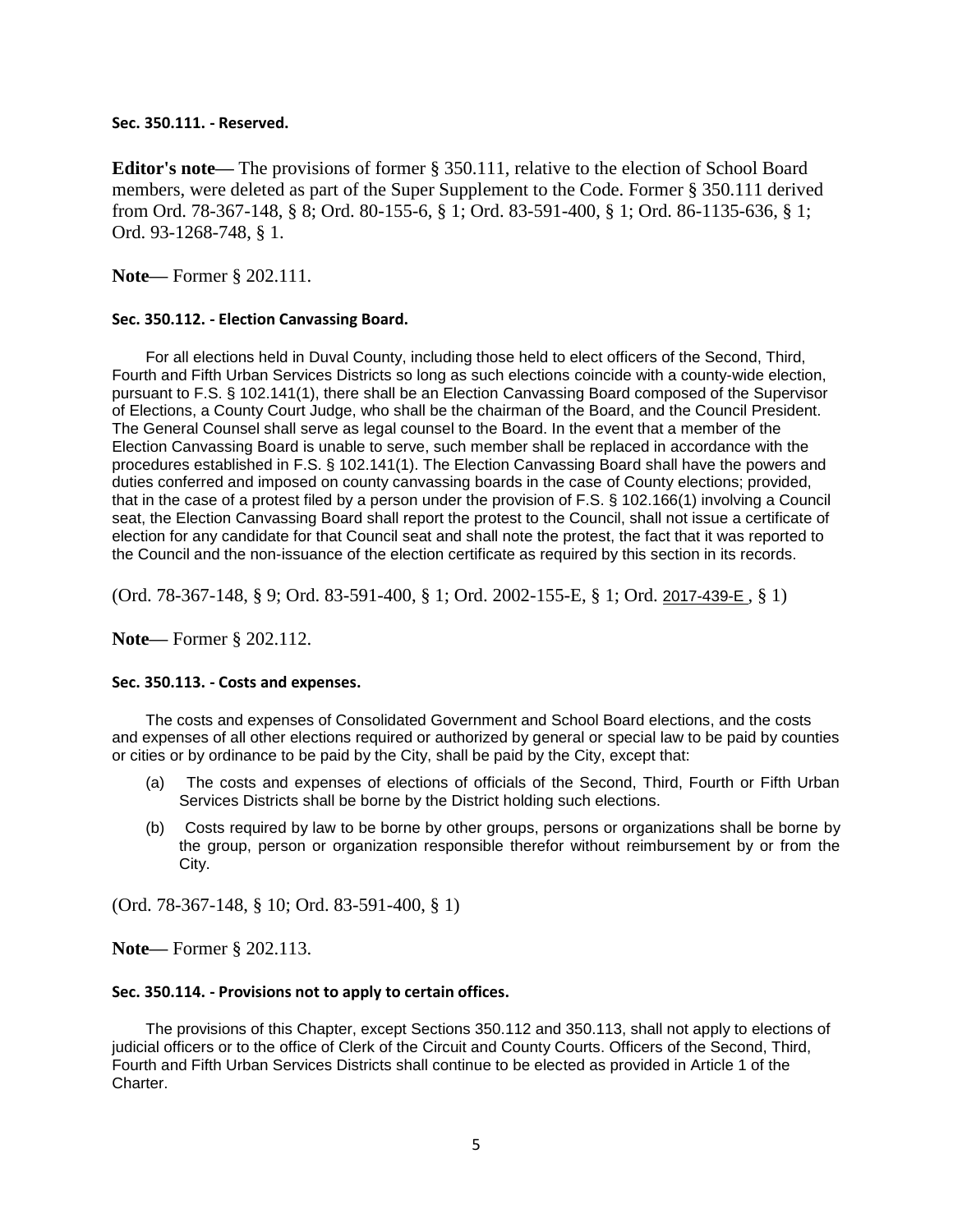(Ord. 78-367-148, § 11; Ord. 83-591-400, § 1)

**Note—** Former § 202.114.

# **Sec. 350.115. - Form of ballot.**

(a) The consolidated government first election ballot shall have a heading substantially as follows:

OFFICIAL BALLOT

CONSOLIDATED GOVERNMENT

FIRST ELECTION

(b) The consolidated government general election ballot shall have a heading substantially as follows: OFFICIAL BALLOT

CONSOLIDATED GOVERNMENT

GENERAL ELECTION

(Ord. 93-1267-1332, § 1)

#### **Sec. 350.116. - Ballots; listing of candidates.**

In all City elections the ballot format shall be that candidates shall be listed in alphabetical order, without preference to the party of the Governor.

(Ord. 94-1198-708, § 1)

#### **Sec. 350.117. - Campaign Treasurer Reports.**

All campaign treasurer reports required by state law to be filed with the Supervisor of Elections (including but not limited to those reports required by section 106.07 and section 106.141, Florida Statutes, or successor statutes) shall be filed electronically only and in accordance with the same requirements set forth in section 106.0705 and section 106.0706, Florida Statutes (or successor statutes). The Supervisor of Elections shall determine the required format and deadlines, and shall maintain a computer station at a Supervisor of Elections office for use by treasurers who do not have computer access.

(Ord. 2011-409-E, § 1)

#### **PART 2. - MAIL BALLOTS**

#### **Sec. 350.201. - Mail ballot elections.**

An election may be conducted by mail ballot if:

- (a) The election is a referendum at which all or a portion of all of the qualified electors of the City are the only electors eligible to vote;
- (b) The City Council calls for the election;
- (c) The supervisor of elections authorizes the use of mail ballots;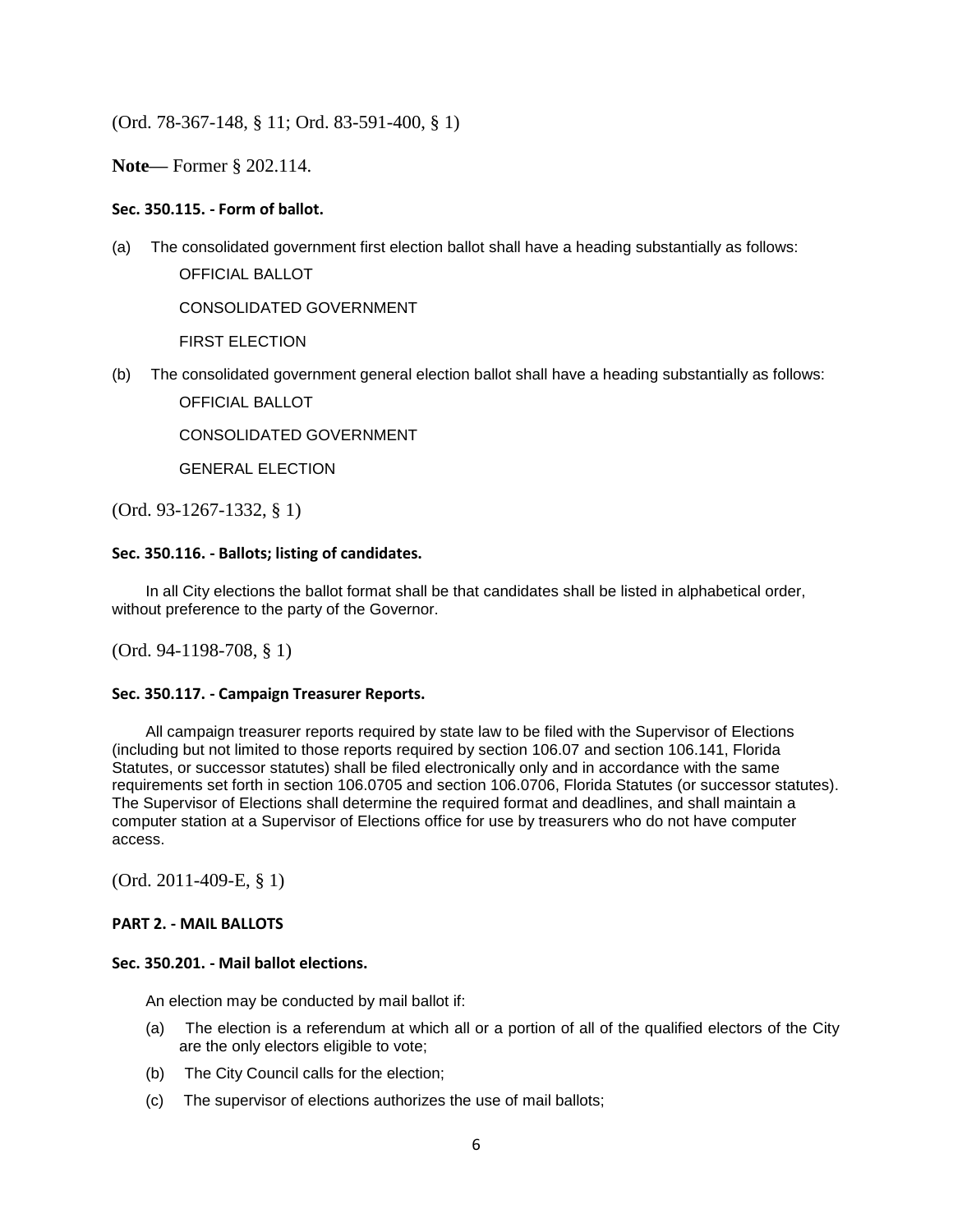- (d) The Secretary of State approves a written plan for the conduct of the elections; and
- (e) The election complies with all the procedural requirements set forth in the state Mail Ballot Election Act as it may be amended from time to time.

(Ord. 95-1130-745, § 1)

# **PART 3. - CAMPAIGN REGULATIONS [2]**

Footnotes:

--- (**2**) ---

**Editor's note—** The subject of campaign regulations was previously covered by Pt. 6 of Ch. 602. Those provisions have been effectively repealed and replaced by the provisions of this Pt. 3.

#### **Sec. 350.301. - Political activities of certain officers and employees during duty hours.**

It is unlawful and a class C offense for an officer or employee of the City or an independent agency (except elected officials, members of the advisory and regulatory boards of the City and members of the board of an independent agency) to take any active part in political management or in political campaigns during duty hours; provided, that this Section shall not be construed to prohibit an officer or employee from voting as he or she may choose and from expressing his or her opinion on a political subject or candidate. No leaves of absence, excluding previously accumulated vacation leaves, shall be granted to officers or employees for the purpose of participating in a political campaign.

(Ord. 2007-329-E, § 2)

#### **Sec. 350.302. - Restrictions on campaigning by city employees.**

- (a) No employee of the City or an independent agency shall, while wearing a uniform required for his or her employment:
	- (1) Request, in person, that any individual contribute any time, money or other thing of value to any candidate, political party or committee of continuous existence;
	- (2) Solicit, in person, support or votes for any candidate, political party or public measure; or
	- (3) Take an active part in political management of political campaigns.
- (b) Except for legal and authorized union activity, a superior of a civil service employee shall not request a civil service employee to:
	- (1) Contribute any time, money or other thing of value to any candidate or to any political party or committee of continuous existence;
	- (2) Support or vote for any political candidate, political party; or
	- (3) Vote for any public measure; or
	- (4) Take an active part in the management of a political campaign.
- (c) No question on any form of application or in any examination shall be so framed as to elicit information concerning the political opinions or affiliations of any applicant, nor shall any inquiry be made concerning such opinions or affiliations, and no disclosure thereof shall be considered in any employment decision.
- (d) No officer or employee of the City or an independent agency covered by civil service may engage in any political activity during the hours of employment, nor shall any person solicit political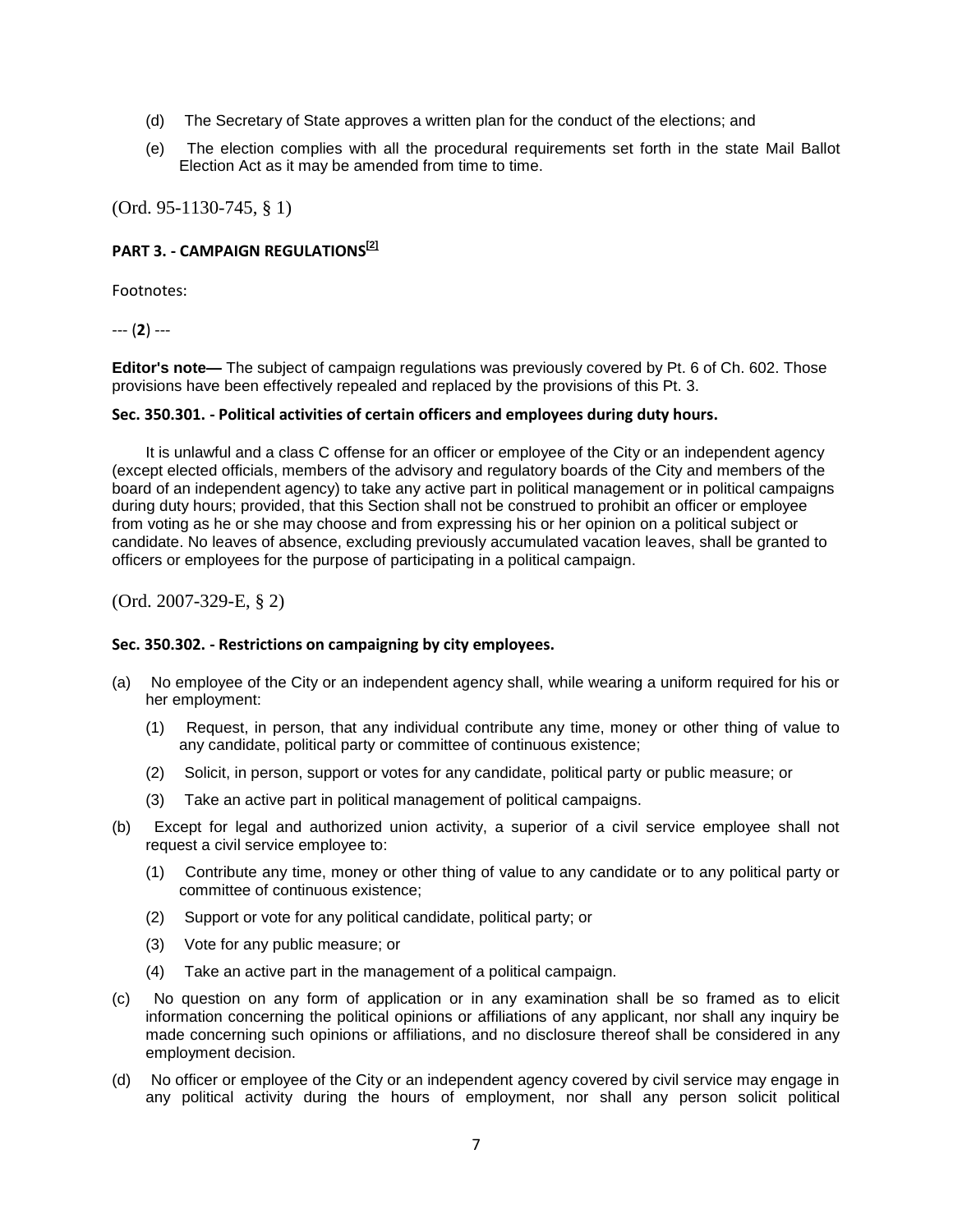contributions from such employees of the City or independent agency during hours of employment or in City facilities; but nothing in this Section shall preclude voluntary contributions by a City or independent agency employee to the party or candidate of his or her choice during non-employment hours and off city or independent agency property.

(e) Nothing contained herein shall be construed to permit partisan political activity of any officer or employee of the city or independent agency who is prevented or restricted from engaging in such political activity by the provisions of the Federal Hatch Act, 5 U.S.C. §§ 1501-1508.

(Ord. 2007-329-E, § 2)

# **Sec. 350.303. - Campaign contributions on City property prohibited.**

It is unlawful and a Class D offense for a person to make or solicit or knowingly accept any campaign contribution in a building owned by the City or an independent agency. For purposes of this Section, *accept* means to receive a contribution by personal hand delivery from a contributor or his agent and a solicitation shall be deemed to occur where the solicitor of the solicitation is located at the time of the solicitation. This Section shall not apply when a building owned by the City or an independent agency, or any portion thereof, is rented for the specific purpose of holding a campaign fundraiser.

(Ord. 2007-329-E, § 2)

# **Sec. 350.304. - Political signs; prohibited on public property.**

- (a) It shall be unlawful and a class A offense for any person to erect, place or install a political sign or advertisement on public property.
- (b) All signs which do not conform with the provisions of this Section shall be removed by the appropriate department of the City, as designated by the Mayor. In addition and notwithstanding any other provisions of this Section, any such political sign or advertisement placed on any roadway in violation of this Section is hereby declared to be abandoned property and is thereby subject to being removed by any person, so long as such removal is accomplished in a safe and peaceful manner. Nothing herein shall be construed to permit any person who removes such abandoned property to do so in a manner that endangers any person, property or the safety of any other person traveling on such roadway.

(Ord. 2007-329-E, § 2)

#### **Sec. 350.305. - Campaigning; prohibited in public work places.**

It shall be unlawful and a class A offense for any person to engage in political campaigning in a public building in locations where public employees are working. This prohibition shall not apply to a public officer or employee's support or opposition to a referendum affecting the City of Jacksonville; nor shall this prohibition apply to rooms rented in public buildings for the purpose of political campaigning; nor shall it apply to the city's senior citizen and community centers.

(Ord. 2007-329-E, § 2; Ord. 2008-635-E, § 1)